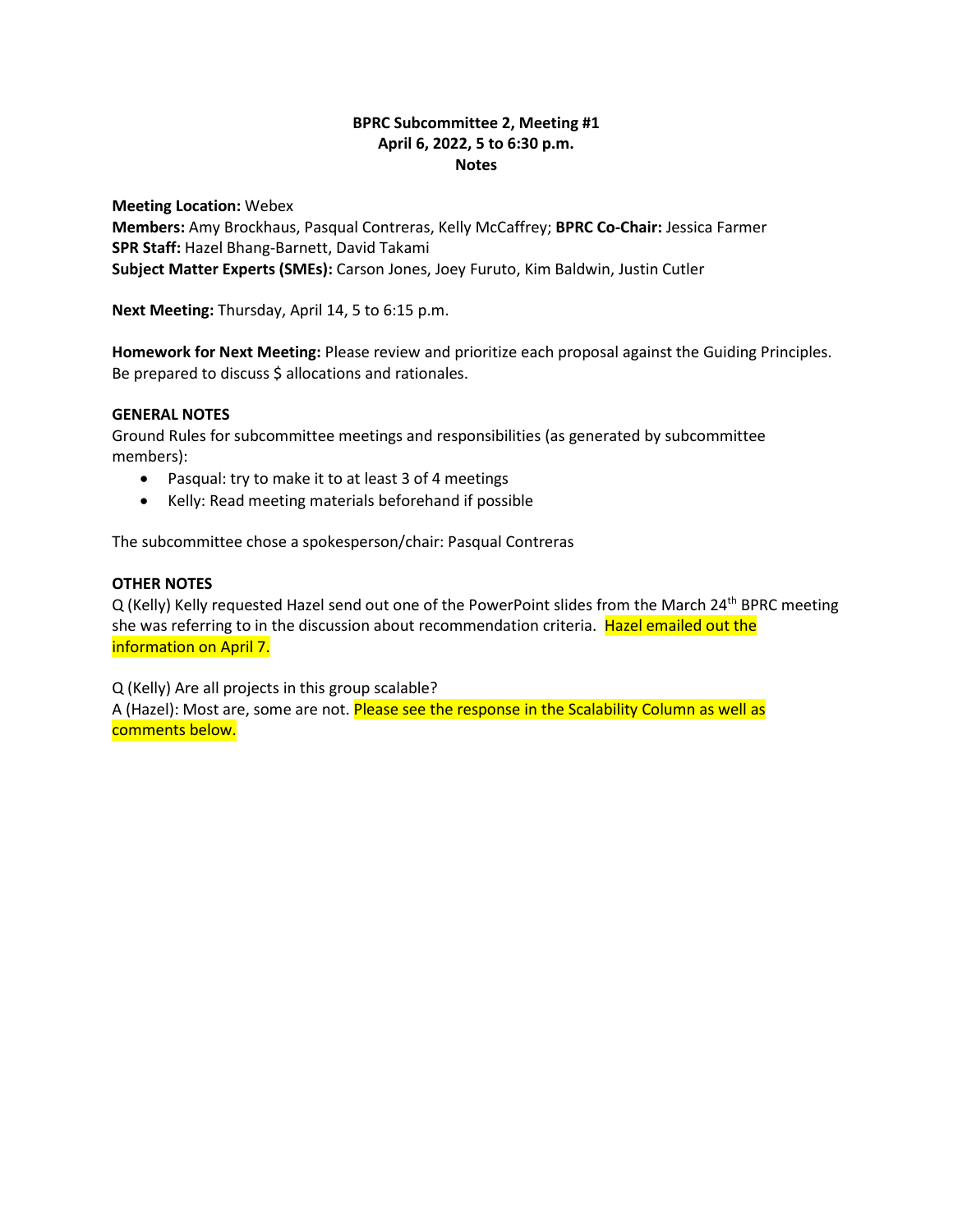## $Q&A$  and Notes from April  $6<sup>th</sup>$  BPRC Subcommittee 2 – First Meeting:

| <b>Strategy</b>                                           | <b>Proposals</b>                                                | <b>Staff</b> | Q&A Notes                                                                                                                                                                                                                                                                                                                                                                                                                                                                                                                                                                                                                                                                                                                                                                                                                                       | <b>Scalability?</b><br>Y/N | <b>Comments</b>                                                                                                                                                                                                                                 |
|-----------------------------------------------------------|-----------------------------------------------------------------|--------------|-------------------------------------------------------------------------------------------------------------------------------------------------------------------------------------------------------------------------------------------------------------------------------------------------------------------------------------------------------------------------------------------------------------------------------------------------------------------------------------------------------------------------------------------------------------------------------------------------------------------------------------------------------------------------------------------------------------------------------------------------------------------------------------------------------------------------------------------------|----------------------------|-------------------------------------------------------------------------------------------------------------------------------------------------------------------------------------------------------------------------------------------------|
| <b>Restoring</b><br>Parks &<br><b>Facilities</b>          | Vandalism<br>Response<br>(renamed: IMW<br><b>Emphasis Team)</b> | Carson       | N/A                                                                                                                                                                                                                                                                                                                                                                                                                                                                                                                                                                                                                                                                                                                                                                                                                                             | Ÿ                          | This Investment<br>Opportunity is scalable to a<br>degree, less means less gets<br>done. Since this opportunity<br>funds 6 positions it would<br>make sense to reduce<br>funding in increments that<br>equal positions.                         |
|                                                           | <b>Park Beautification</b>                                      | Joey         | Q (Kelly): Is there an art component?<br>Is this a Mayoral priority?<br>A (Joey): While not a formal Mayoral<br>declaration, SPR leadership has been<br>directed that this is a priority to<br>ensure that as city employees and<br>downtown employees begin the<br>process of returning to work, along<br>with making the downtown corridor<br>the economic engine of the city is<br>restored to a standard that is<br>aesthetically pleasing, inviting,<br>welcoming, and safe. Rebooting the<br>hanging basket program and making<br>the entrance way 3 parks per<br>maintenance district aesthetic<br>pleasing will help address that<br>priority.<br>Q (Jessica): Arts in Parks program may<br>be part of baseline funding.<br>A (Amy): The Arts in Parks program is<br>continuing as part of the baseline<br>(current funding is ~\$400k) | Ÿ                          | You can scale back the 1 FTE<br>General laborer to .67 FTE.<br>This will cut back the<br>number of hanging baskets<br>by 1/3, or about to 52<br>hanging baskets, and we<br>will probably only be able to<br>do 2 parks project per<br>district. |
|                                                           | Viewpoint<br>Restoration                                        | Joey         | N/A                                                                                                                                                                                                                                                                                                                                                                                                                                                                                                                                                                                                                                                                                                                                                                                                                                             | N                          | This proposal has already<br>been scaled back from 6<br>FTEs to 3 FTEs which will<br>support 5 of the 16<br>designated viewpoints.<br>Further scaling of FTE<br>means less viewpoints<br>available.                                             |
| <b>Increasing</b><br><b>Access to</b><br><b>Restrooms</b> | Evening & Second<br><b>Shift Maintenance</b>                    | Joey         | Q (Kelly): Does this work involve<br>employees working after dark?<br>A (Joey): Yes, that is the intent that<br>this program works after<br>dark/operation hours; however, the<br>2 <sup>nd</sup> /evening shift schedule will<br>typically be between 2:20 PM to 9:30<br>PM and so during peak summer                                                                                                                                                                                                                                                                                                                                                                                                                                                                                                                                          | N                          | This proposal has already<br>been scaled back from 16<br>FTE to 12 FTEs. With 12<br>FTEs, it can still make an<br>impact on the work.<br>anything less than that is a<br>point of diminishing return.                                           |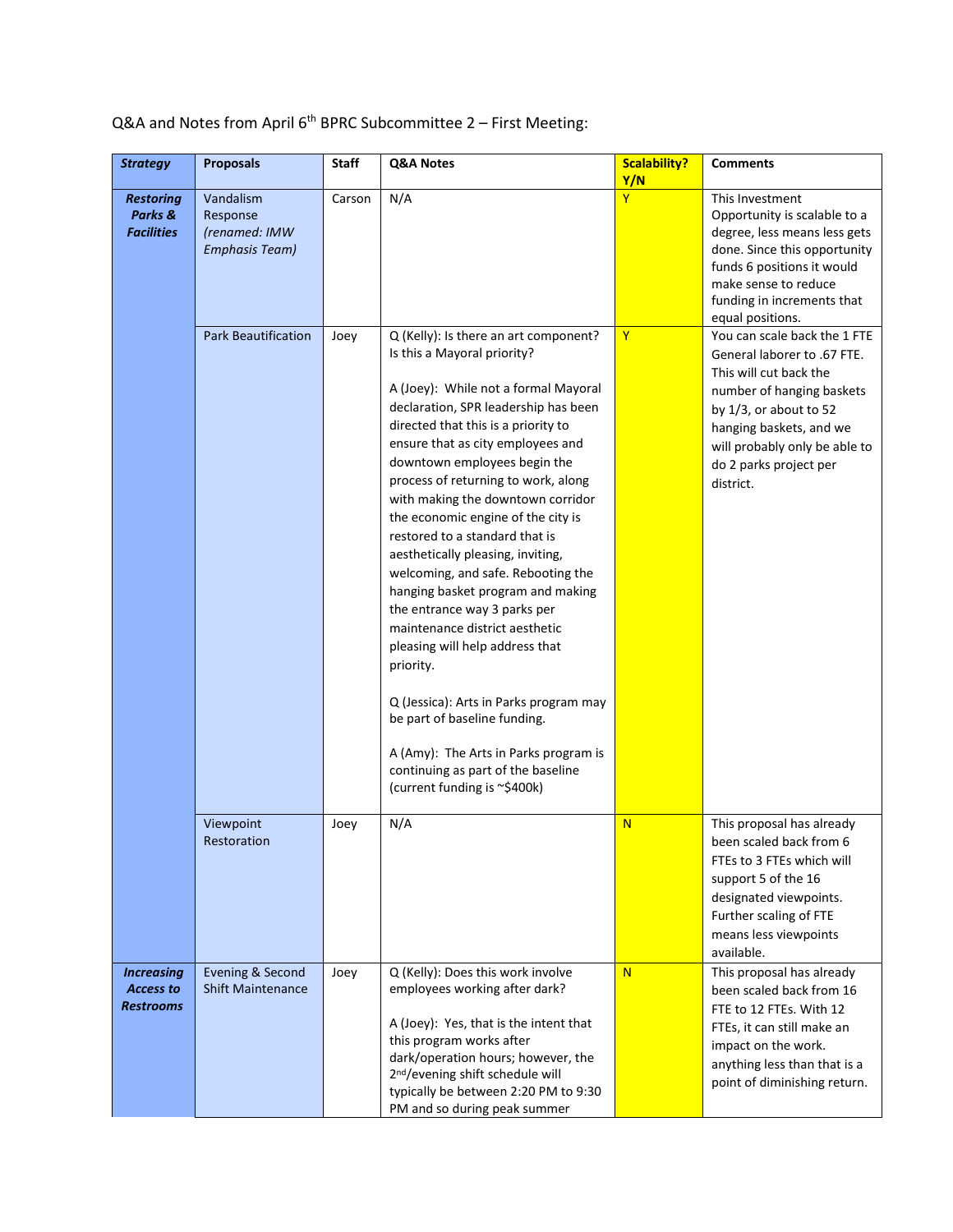|                              |        | season (still light) and the hours      |                |                                |
|------------------------------|--------|-----------------------------------------|----------------|--------------------------------|
|                              |        | adjusted during non-peak season         |                |                                |
|                              |        | when it gets darker sooner,             |                |                                |
|                              |        | something like 1:30 PM to 8:30 PM.      |                |                                |
|                              |        |                                         |                |                                |
|                              |        | Staff would be working in the later     |                |                                |
|                              |        | evening that they would be working      |                |                                |
|                              |        | together to lock up and service the     |                |                                |
|                              |        | comfort stations and parking lot gates  |                |                                |
|                              |        | (where necessary). They would be        |                |                                |
|                              |        | completing landscape tasks such as      |                |                                |
|                              |        | mowing or weeding in the later hours    |                |                                |
|                              |        | of the day.                             |                |                                |
| <b>Comfort Station &amp;</b> |        |                                         | $\overline{Y}$ |                                |
|                              | Kim    | Q (Jessica): re: arson damage, what is  |                | General Note on Scalability    |
| Shelterhouse                 |        | the nature of extent of this damage?    |                | for capital proposals: Many    |
| Renovations                  |        |                                         |                | of the proposals are           |
| (Capital)                    |        | A (Kim): The nature of the damage       |                | scalable to a degree. This     |
|                              |        | varies depending upon the extent of     |                | might be better stated as      |
|                              |        | the fire and the building materials.    |                | being scalable in logical      |
|                              |        | Many old structures have wooden         |                | increments. For instance,      |
|                              |        | framing and therefore sustain more      |                | the play area list is long and |
|                              |        | damage. If the damage is great          |                | we will update as many play    |
|                              |        | enough to impact the structural         |                | areas as funds allow. For      |
|                              |        |                                         |                |                                |
|                              |        | stability, then the repairs become      |                | proposals that list fewer      |
|                              |        | more costly and need engineering.       |                | more costly items, this        |
|                              |        | Fire often melts the partitions and     |                | should be taken into           |
|                              |        | destroys the electrical system. It      |                | consideration if scaling is    |
|                              |        | peels paint and leaves a layer of soot. |                | being contemplated so          |
|                              |        | Many arsons become capital projects.    |                | there's enough funding         |
|                              |        | I believe a related question was        |                | available to complete a        |
|                              |        | whether or not the Vandalism            |                | specific project.              |
|                              |        | Response proposal could support         |                |                                |
|                              |        | repairs after arson. If the damage is   |                |                                |
|                              |        |                                         |                |                                |
|                              |        | minimal and within the capacity of      |                |                                |
|                              |        | IMWs (SPR staff) then they could        |                |                                |
|                              |        | support this work. If the extent of     |                |                                |
|                              |        | the repair becomes too great, needs     |                |                                |
|                              |        | engineering or permitting, then this    |                |                                |
|                              |        | team would not be able to support it.   |                |                                |
|                              |        |                                         |                |                                |
|                              |        | Q (Pasqual): Are you adding lighting    |                |                                |
|                              |        | or decorative tile; are materials       |                |                                |
|                              |        | sturdy and robust?                      |                |                                |
|                              |        |                                         |                |                                |
|                              |        | A (Kim): All materials are more         |                |                                |
|                              |        | functional; they are durable, difficult |                |                                |
|                              |        |                                         |                |                                |
|                              |        | to damage; add beauty where             |                |                                |
|                              |        | possible.                               |                |                                |
| <b>Comfort Station</b>       | Carson | N/A                                     | $\mathbf{Y}$   | This Investment                |
| Auto-Locking and             |        |                                         |                | Opportunity is scalable to a   |
| Winterization                |        |                                         |                | degree, less funds equals      |
|                              |        |                                         |                | less getting done each year.   |
|                              |        |                                         |                | There is 1 position funded     |
|                              |        |                                         |                | by this Initiative which is    |
|                              |        |                                         |                | important to supporting the    |
|                              |        |                                         |                | project and systems work       |
|                              |        |                                         |                |                                |
|                              |        |                                         |                | necessary to sustain the       |
|                              |        |                                         |                | auto locking infrastructure.   |